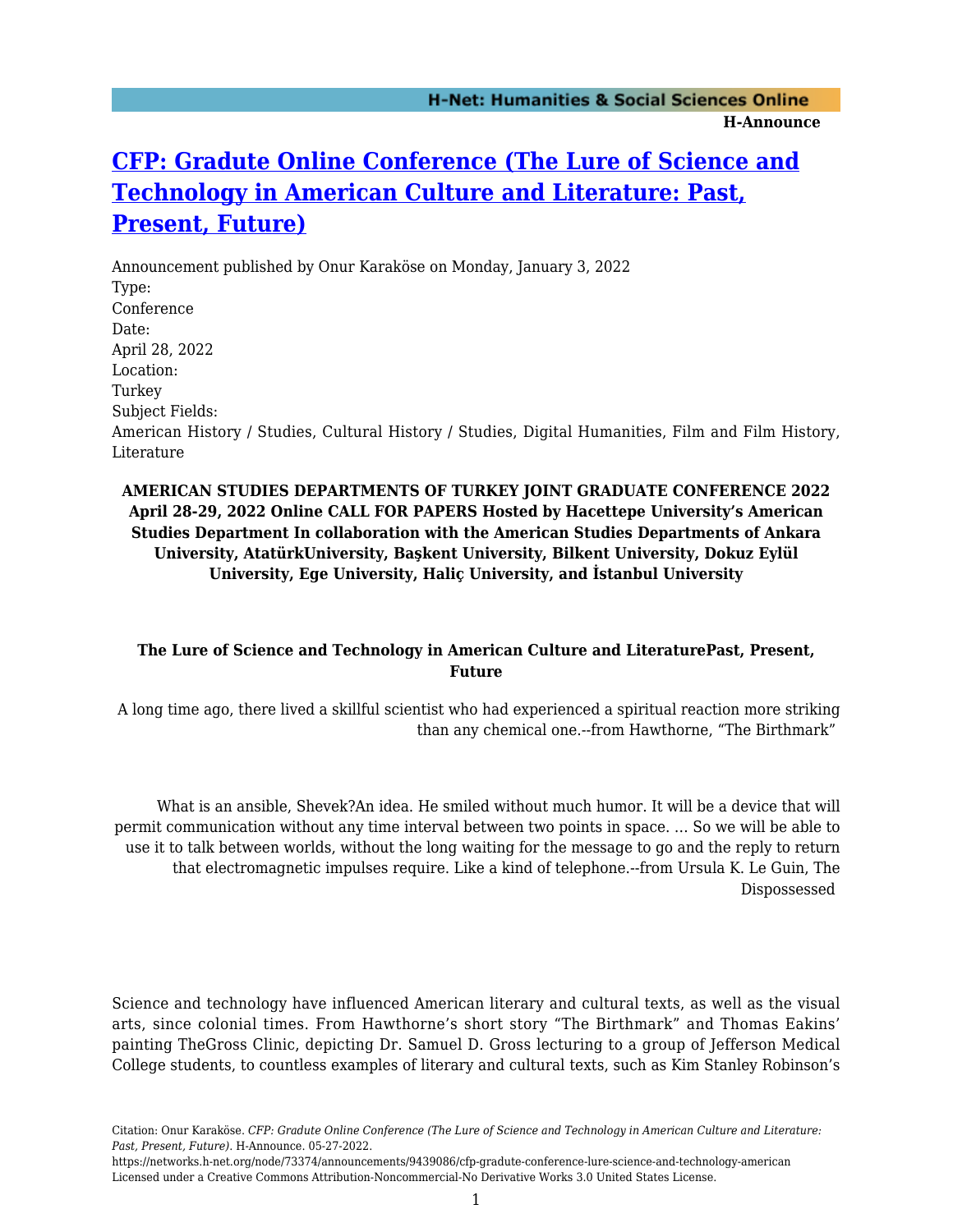# **H-Net: Humanities & Social Sciences Online**

#### **H-Announce**

Science in the capital series, scientific ideas and technological advances have enriched American authors' and artists oeuvres. Early pioneers of modern science fiction have sought inspiration from, and been shaped by, the imaginative power made accessible through the close connotation between science and culture. This connotation equated the artistic voice of the creative mind with reimagining the world through the lens of science. Hailed as one of the first examples of modern science fiction, Edgar Allan Poe's "The UnparalleledAdventure of One Hans Pfaall," for example, revealed the extent of an imaginatively rich, curious, and yet obsessive scientific mind that created a balloon that would take its passenger on a voyage to the moon. In this respect, the employment of the scientific mind as a trope in literature has traditionally intersected with the human effort to try to understand the unknown. As Solbes and Traver state, "[t]hemutual influence of these two ways of thinking (science and humanities) shows that they are equally human and have constantly influenced each other, and even more so today." Contrary to common perceptions, science and the humanities are not at odds with each other but have been sustained by each other's unique perspectives and approaches for centuries, across various genres and mediums. In many cases, scientists and creators have worked in tandem with an interdisciplinary focus to perfect both fields by integrating the same methods of control, determination, perception, curiosity, inquiry, analysis, and replicability. Sometimes, these two approaches have been embodied through the same person, as evident in literary anthologies such as Great Science Fiction by scientists, in which practicing scientists attempt to capture the human struggle with science in a technologically advanced age with the help of a unique interdisciplinary approach that recontextualizes the past, situates and comprehends the present, and speculates about the future. In other cases, artistic mediums have been created or transformed solely through technological advances, such as the invention of new narrative methods to document each step of this growth. This beneficial symbiosis has created a literary world where scientists and authors draw inspiration from each other's accomplishments, where the same creativity fuels both scientific discovery and artistic expression. This conference will address the various ways in which the interconnectedness between science, technology, imaginative power, culture, and humanity are reflected through representations of American culture and literature.

Proposals may address, but are not limited to, the following topics:

- American fiction/visual arts influenced by scientific and technological advances
- Representations of scientific fields (the natural sciences, mathematics, economics, astronomy, astrophysics, biology, ecology, statistics, engineering, archaeology, anthropology, social sciences, medicine, environmental science, political science, culinary science, etc.) in American literature and culture
- American literature and culture and the digital humanities
- •Science and technology in American film and television
- •The role of American fiction in the development of science and technology
- •Representations of science and technology in American detective fiction

Citation: Onur Karaköse. *CFP: Gradute Online Conference (The Lure of Science and Technology in American Culture and Literature: Past, Present, Future)*. H-Announce. 05-27-2022.

https://networks.h-net.org/node/73374/announcements/9439086/cfp-gradute-conference-lure-science-and-technology-american Licensed under a Creative Commons Attribution-Noncommercial-No Derivative Works 3.0 United States License.